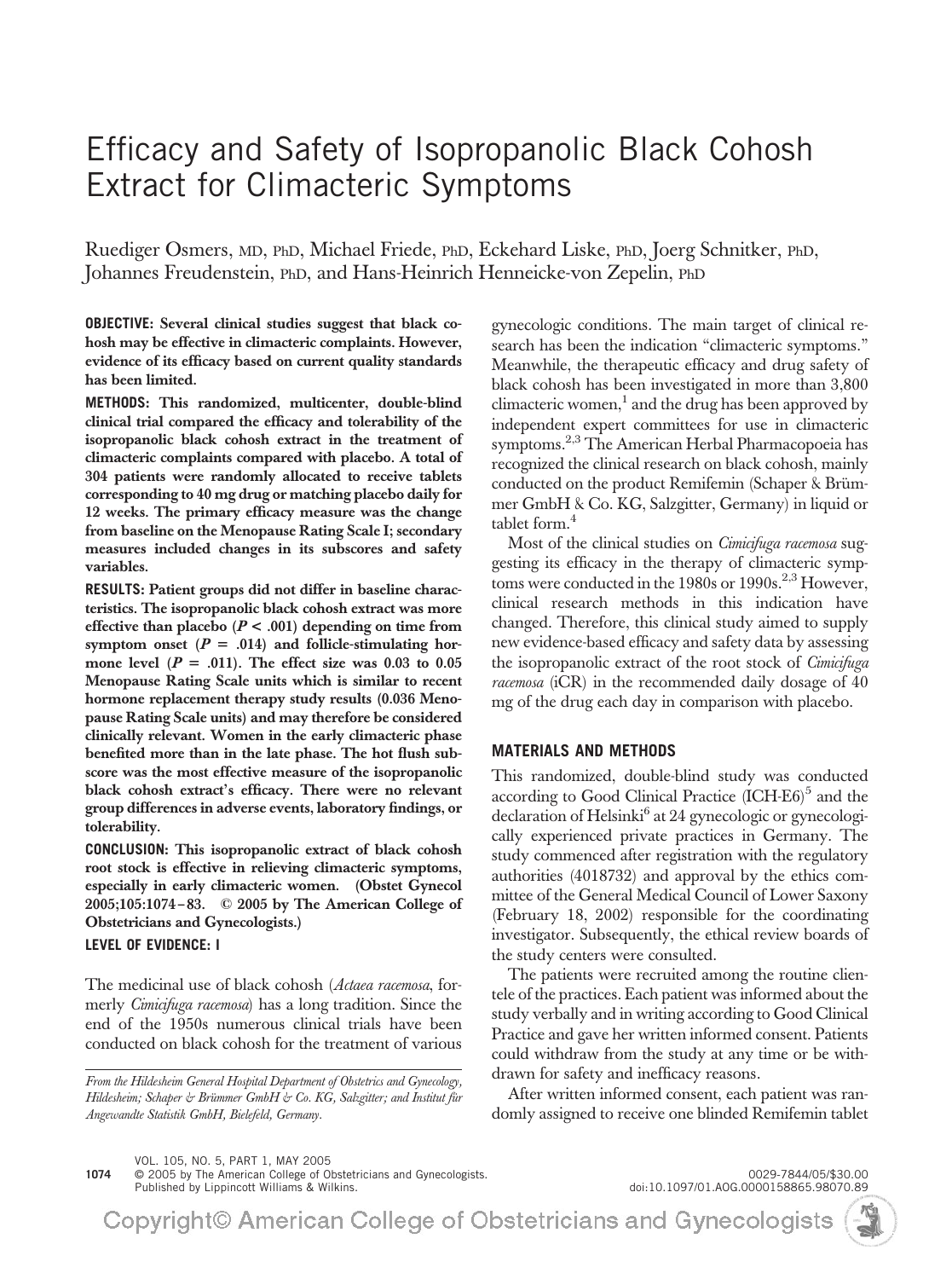or matching placebo twice daily for 12 weeks (batch 114210). Each active medication contained 2.5 mg isopropanolic extract of *Cimicifuga Racemosa* corresponding to 20 mg of root stock. Placebo medication corresponded to the active medication without iCR. The medication was prenumbered using a 1:1-randomization block size of 4. New patients should receive the next possible number in ascending order per study center. Unblinding for the statistical analysis occurred after all relevant implausibilities of the data were cleaned, all individual decisions about the data sets of the analysis were made, and data base was closed.

The Institute for Applied Statistics, Bielefeld, was responsible for the study's coordination, monitoring, data analysis, and report. An independent audit of the protocol, case report forms, study centers, and the final report was conducted by Medical Control, Leese, Germany.

Inclusion criteria were postmenopausal women (interval of  $\geq 12$  months since the last regular menstruation or an interval  $\geq 6$  months since the last regular menstruation plus follicle-stimulating hormone  $[FSH] \geq 50$  U/L), age at least 45 years, climacteric complaints as defined by Menopause Rating Scale (MRS)  $\geq 0.4$  in at least 3 items. Exclusion criteria were body mass index (BMI) more than 28 kg/m $^2$  (amended to  $>$  35 kg/m $^2$ ), cancer, diseases that could interfere with the assessment of climacteric symptoms, drug abuse, participation in another clinical trial including the recent 180 days. Concomitant hormone replacement therapy (HRT) was not allowed throughout the study including a 4-week wash-out before study entry. None of the following medications were allowed including a 1-week wash-out phase before study entry: nonhormonal climacteric drug, including homeopathics and nutritional supplements (eg, soy, red clover) (Anatomic therapeutical classification (ATC code G02C), antiepileptics (N03), psycholeptics (N05, especially  $N05C =$  hypnotics and sedatives), psychoanaleptics ( $N06$ , especially  $N06A =$  antidepressants) including phytotherapeutics.

Clinical examinations and interviews were performed before commencement of treatment, and at 4 and 12 weeks later. The intensity of the climacteric symptoms was assessed by means of the Menopause Rating Scale according to Hauser et al  $(MRS I)^{7,8,9}$  which was applied as investigator-assessed rating scale. The MRS comprises 10 items (Fig. 1), each ranging from 0 (no complaints) to 1 (severe symptoms) in increments of 0.1. The MRS was formally standardized according to psychometric rules.<sup>10</sup> The MRS enables for comparing profiles of climacteric symptoms, severity of symptoms over time, and the changes between pretreatment and posttreatment. The majority of women demonstrated sufficient reliability of MRS scores.<sup>11</sup> The comparison with



**Fig. 1.** Severity of climacteric complaints at baseline. The bars indicate the percentage of patients with intensities of 0.4 or greater in Menopause Rating Scale I.

*Osmers. Favorable Benefit–Risk Ratio of Black Cohosh. Obstet Gynecol 2005.*

other scales for menopausal symptoms (Kupperman Index) showed sufficiently close association and correlation coefficients, ie, illustrating a good criterion-oriented validity. The same holds for the comparison with the Medical Outcomes Study Short Form  $36<sup>11</sup>$  The primary endpoint was defined as change from baseline in the MRS mean score, analyzed in a linear regression model considering the following cofactors and covariates: age at study onset, MRS at baseline, FSH at baseline, pooled centers (2 center groups: large and small), interaction treatment by FSH, and interaction treatment by pooled centers (primary model). As a variant, we omitted all insignificant parameters in stepwise fashion (advanced primary model).

Secondarily, the advanced primary model was used for analyzing the changes from baseline in the 4 subscores (factors) of the MRS according to Schneider et al<sup>12</sup> (mean score of the items) in the following hierarchical a priori fixed order:

- HOT FLUSHES, items 1 (hot flushes, sweating) and 3 (sleep disorders),
- PSYCHE, items 4 (depressive mood), 5 (nervousness, nervous irritability) and 6 (generally impaired performance and memory),
- SOMA, items 2 (cardiac complaints) and 10 (joint and muscle symptoms), and
- ATROPHY, items 7 (disorders of sexuality), 8 (urinary complaints), and 9 (vaginal dryness).

The predefining of the confounders in the confirmatory statistical procedure avoids alpha-inflationary multiple testing. However, too many statistically irrelevant covariates or cofactors will jeopardize the power of the

VOL. 105, NO. 5, PART 1, MAY 2005 **Osmers et al** Favorable Benefit–Risk Ratio of Black Cohosh **1075**

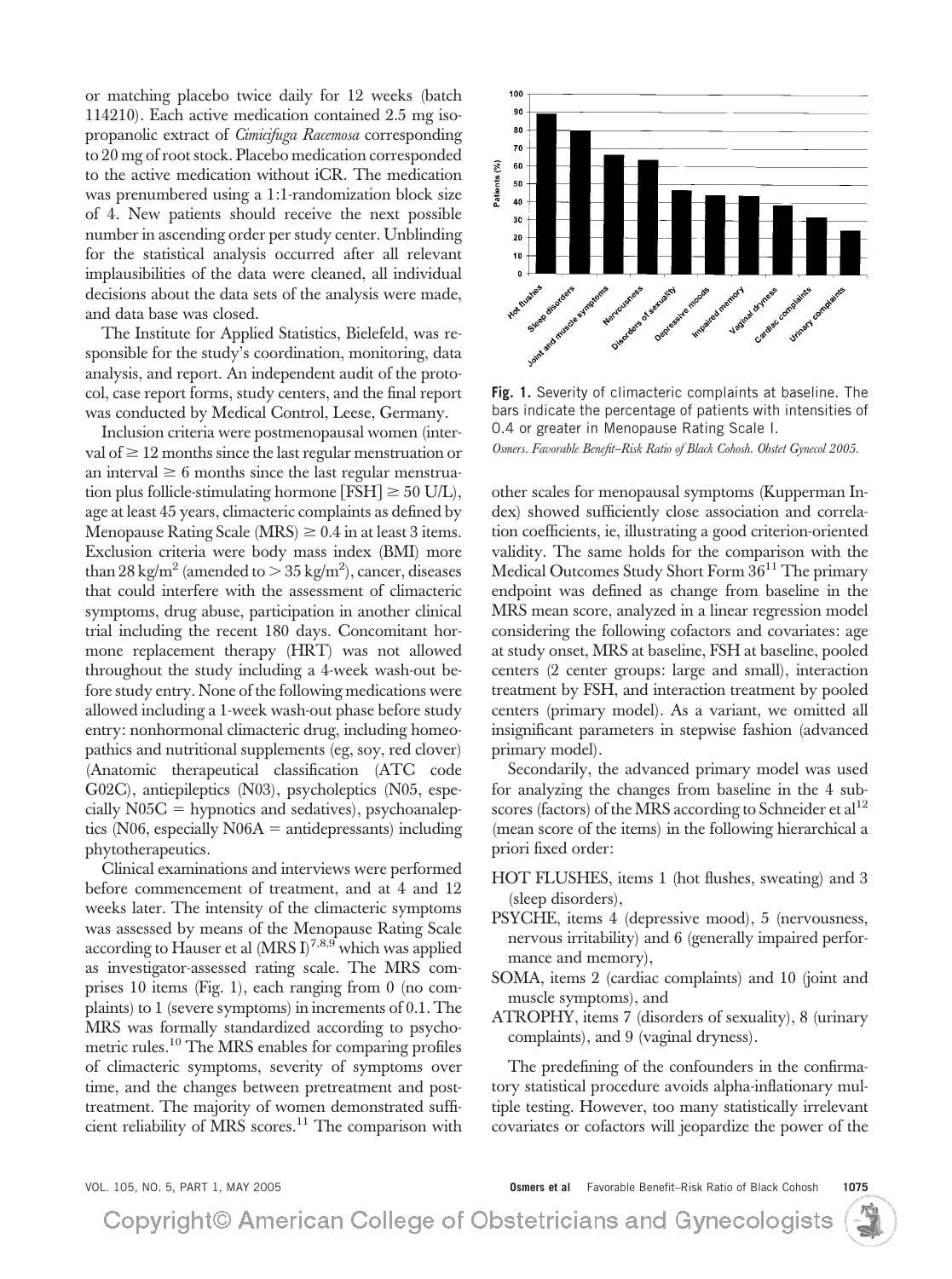study. If the list of confounders is too short, this puristic way might entail a medically important confounder being overlooked.

A more pragmatic procedure is to not predefine a list of confounders but rather predefine an algorithm how to select the relevant ones from a list of putative confound $ers^{13,14}$  that might have a medically reasonable influence on the primary endpoint: age at study onset, MRS at baseline, FSH at baseline, pooled centers, FSH  $\times$  treatment, center  $\times$  treatment, body mass index, HRT last 3 months, pregnancy in the history, contentment with partnership, ovariectomy in the history, hysterectomy in the history, age at menarche, duration of climacteric complaints, number of hot flushes at baseline, clinical global impression item 1 at baseline, 17-ß-estradiol at baseline, pretreatment, duration of climacteric complaints  $\times$  treatment. Accordingly, we additionally performed a stepwise backward selection procedure (exclusion of confounders at  $P > 0.15$ , significance threshold for the treatment factor at  $P = .05$ ), and the results of this medically most relevant model are reported in Table 5. The expected values of the treatment differences and the corresponding *P* values of the significance tests were calculated by means of the regression model reported in Table 5 using the observed patients characterized by the limits which are marked on both axes. Numerous outcomes of "Duration of Climacteric Complaints" (x-axis) and "FSH" (y-axis) were used to estimate the areas shown in Figure 2 (ESTIMATE statement of the SAS PROG REG procedure).

Safety and tolerability of the study medication were monitored by adverse events, clinical laboratory evaluation (central laboratory Becker; Munich), including liver enzymes, vital signs, body weight, and physical examination. Exploratory  $\chi^2$  test, Wilcoxon test and analysis of covariance were used for comparing the treatment groups. Analyses were conducted using SAS 82 (SAS Institute Inc., Cary, NC).

Sample size estimation relied on MRS I data from open uncontrolled HRT studies.12 The inclusion of approximately 300 patients with balanced frequentation of the treatment groups iCR and placebo and 8 – 40 patients per center was planned assuming  $\alpha = 0.05, \beta =$ 0.20, standardized treatment difference 0.35, and 13% dropouts.

The primary efficacy analysis used the intention-totreat population consisting of all randomly assigned patients who took the study medication at least once and at least once reported about efficacy, including dropout due to inefficacy. Missing values were handled by last observation carried forward.



**Fig. 2. A.** Predictors for efficacy significance. The *P* value for the treatment difference in Menopause Rating Scale I of iCR minus placebo depends on baseline follicle-stimulating hormone level and duration of climacteric complaints (intention-to-treat population). **B.** Predictors for the size of efficacy. The lines show the treatment difference in Menopause Rating Scale I of iCR minus placebo dependent on follicle-stimulating hormone and duration of climacteric complaints (intention-to-treat population). FSH, folliclestimulating hormone; iCR, isopropanolic extract of *Cimicifuga racemosa*.

*Osmers. Favorable Benefit–Risk Ratio of Black Cohosh. Obstet Gynecol 2005.*

## **RESULTS**

Patients were recruited at 24 centers for this randomized, double-blind, placebo-controlled parallel-group study. A total of 309 patients were enrolled into the study screening period of which 304 were randomized to one of the two treatment groups. The intention-to-treat and perprotocol populations are shown in Figure 3. This clinical trial focused on the confirmatory analysis of the intention-to-treat patients. The per-protocol population was derived from the intention-to-treat population by excluding patients with major protocol violations or who dropped out for reasons not related to the study drugs. A

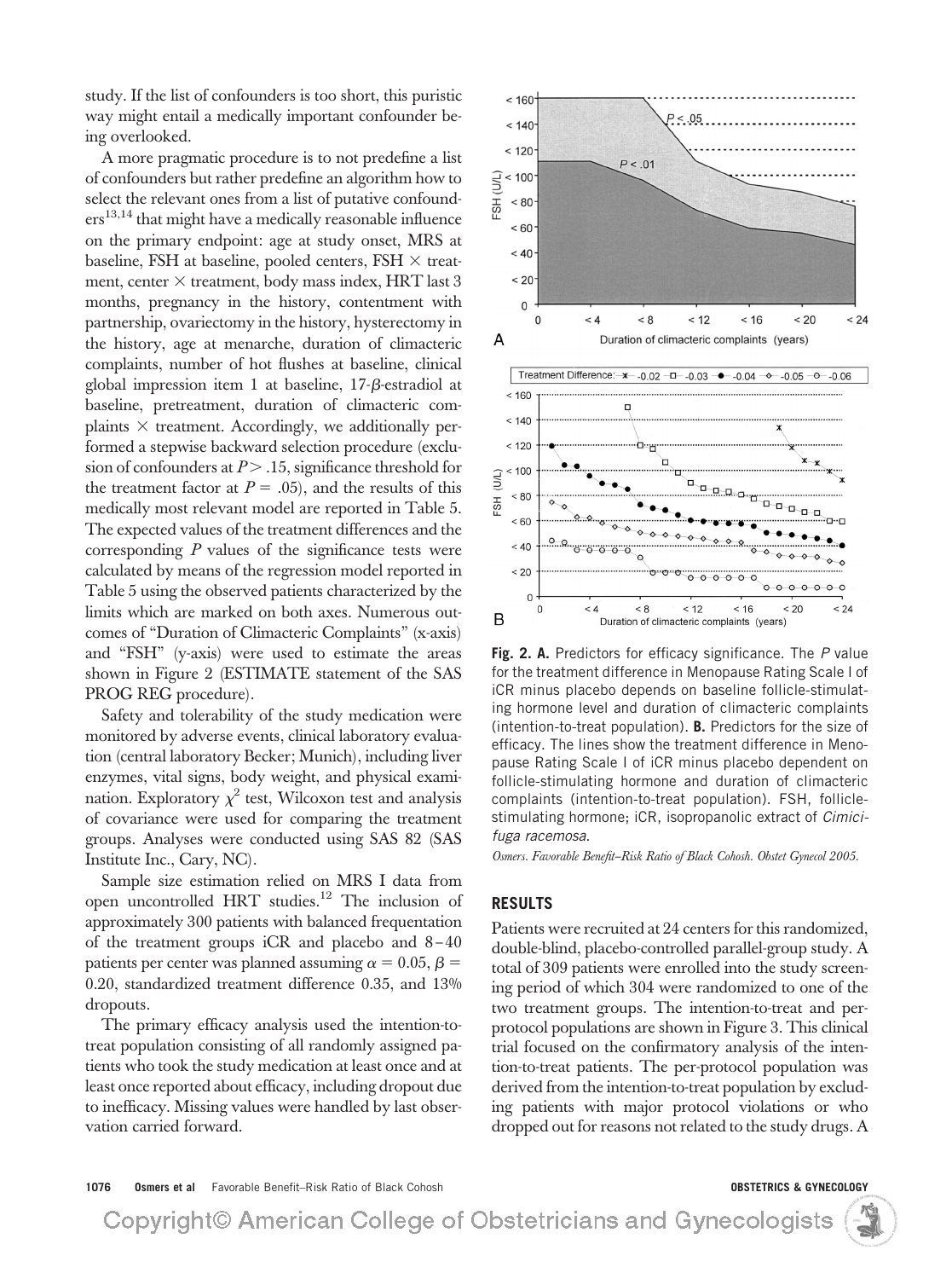

tion to treat.

<sup>2</sup>: 3 double entries

total of 268 (88%) patients completed the study in a regular fashion.

The demographic and other baseline characteristics are listed in Table 1. The baseline data were comparable in the 2 groups, showing a median of 28 hot flushes per week. Figure 1 shows the severity of climacteric complaints at baseline in the intention-to-treat population. The MRS score and factors were evenly distributed in the intention-to-treat and per-protocol population at baseline.

The confirmatory analysis of the MRS score at the end of therapy was carried out on the 2 groups using predefined covariates in a linear regression model (Table 3, intention-to-treat population). This revealed a statistically significant difference in treatment  $(P = .027)$  in favor of iCR. Thus, the efficacy of iCR is basically proven. In addition, a statistically relevant increase in the treatment difference (and hence iCR therapeutic benefit) with declining baseline FSH level was registered. Even after statistically irrelevant covariates were eliminated (advanced primary model, Table 4), the difference in treatment remained significant  $(P = .026)$  indicating iCR efficacy again.

The medically most relevant regression model (Table 5) was generated by a predefined algorithm (details in MATERIALS AND METHODS). This also produced a statistically significant treatment factor  $(P < .001)$ , demonstrating iCR efficacy even when considering all significant confounders. Large centers tended to show a higher change from baseline than small centers (Table 5). Additionally, a statistically relevant decline of the treatment difference with increasing baseline FSH level and the duration of climacteric complaints at baseline was obtained (Table 5). Figure 2 shows how these predictors influenced the significance of the treatment's efficacy (Figure 2A) and the size of the treatment's efficacy

**Table 1.** Demographic and Other Baseline Characteristics

|                                | Remifemin       | Placebo         |
|--------------------------------|-----------------|-----------------|
| Age $(y)$                      |                 |                 |
| Median                         | 53              | 54              |
| Mean                           | $54 \pm 6$      | $55 \pm 6$      |
| Body mass index $(kg/m2)$      | $25.5 \pm 3.0$  | $24.9 \pm 2.7$  |
| Age at menarche (y)            | $13.5 \pm 1.5$  | $13.3 \pm 1.4$  |
| Age at onset of complaints (y) | $48 \pm 5$      | $49 \pm 6$      |
| Median number of               | 2               | 2               |
| pregnancies                    |                 |                 |
| Contentment with partnership   | 84              | 76              |
| (% of patients indicating      |                 |                 |
| " $yes$ ")                     |                 |                 |
| Hysterectomy (% of patients    | 33              | 39              |
| indicating "yes")              |                 |                 |
| Median number of hot flushes   | 28              | 28              |
| per week                       |                 |                 |
| Median duration of             | 4.4             | 5.1             |
| climacteric complaints (y)     |                 |                 |
| Menopause Rating Scale         | $0.35 \pm 0.12$ | $0.35 \pm 0.12$ |
| Median follicle-stimulating    | 60 (median)     | 60 (median)     |
| hormone level(U/L)             |                 |                 |
| Hormone replacement            | 20              | 19              |
| therapy in last 3 months       |                 |                 |
| (0/0)                          |                 |                 |

Values are mean  $\pm$  standard deviation unless otherwise stated.

VOL. 105, NO. 5, PART 1, MAY 2005 **Osmers et al** Favorable Benefit–Risk Ratio of Black Cohosh **1077**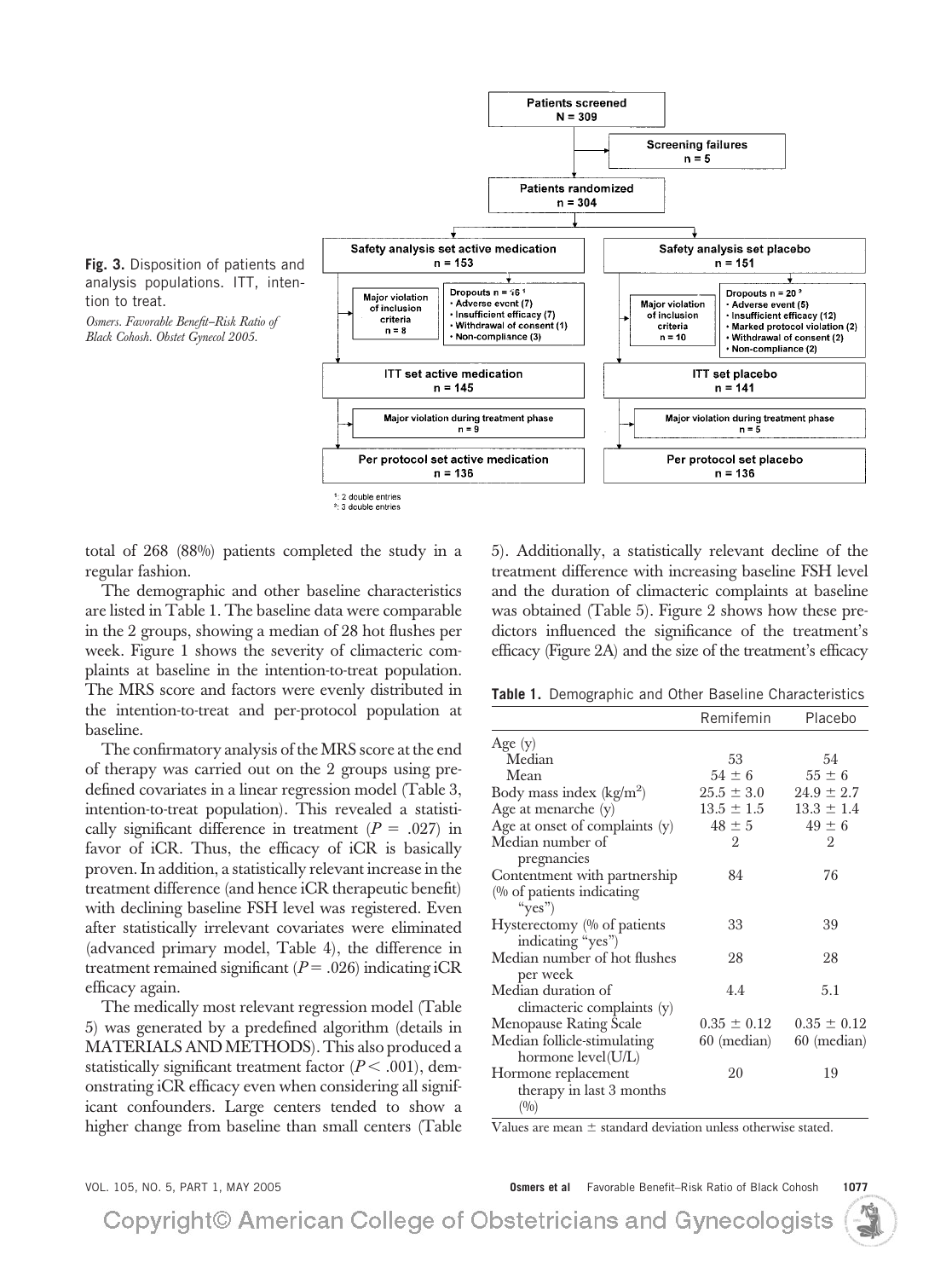| System Organ Class                                         | Remifemin           | Placebo  | $P^*$ |
|------------------------------------------------------------|---------------------|----------|-------|
| Number of patients                                         | 153                 | 151      |       |
| Any symptom                                                | 50(32.7)            | 47(31.1) | .771  |
| Blood-blood and lymphatic system disorders                 | 1(0.7)              | 1(0.7)   | .993  |
| Card-cardiac disorders                                     | $2^{\dagger}$ (1.3) |          | .159  |
| Ear-ear and labyrinth disorders                            |                     | 1(0.7)   | .313  |
| Gastr-gastrointestinal disorders                           | 8(5.2)              | 7(4.6)   | .811  |
| Genrl-general disorders and administration site conditions | 1(0.7)              | 1(0.7)   | .993  |
| Infec-infections and infestations                          | 13(8.5)             | 19(12.6) | .246  |
| Inj&P-injury, poisoning and procedural complications       | 2(1.3)              |          | .159  |
| $Inv‡$ -investigations                                     | 6(3.9)              | 5(3.3)   | .776  |
| Metab-metabolism and nutrition disorders                   | 2(1.3)              |          | .159  |
| Musc-musculoskeletal and connective tissue disorders       | 15(9.8)             | 10(6.6)  | .313  |
| Nerv-nervous system disorders                              | 4(2.6)              | 5(3.3)   | .720  |
| Psych-psychiatric disorders                                | 2(1.3)              | 5(3.3)   | .244  |
| Renal-renal and urinary disorders                          | 1(0.7)              | $\theta$ | .320  |
| Repro-reproductive system and breast disorders             | 4(2.6)              | 4(2.6)   | .985  |
| Resp-respiratory, thoracic and mediastinal disorders       |                     | 1(0.7)   | .313  |
| Skin-skin and subcutaneous tissue disorders                | 3(2.0)              | 3(2.0)   | .987  |
| Vasc-vascular disorders                                    | 1(0.7)              | 1(0.7)   | .993  |

Values are n (%).<br>\* P value from  $\chi^2$  test.

\* Tachycardia. <br>**‡** Isolated investigational results without detailed diagnosis.

(Figure 2B). Medically relevant values of the predictors lie within the area of significance below  $P < .05$  or even below *P* .01 (Figure 2A) and reveal effect sizes ranging from 0.03 to 0.05 MRS units (Figure 2B). In general, the difference in the changes in the primary efficacy measure was most pronounced in the first years after menopause.

Analysis of the MRS subscores showed that "hot flushes" ( $P = .007$ ), "atrophy" ( $P = .012$ ), and "psyche"  $(P = .019)$  decreased statistically significantly in the cimicifuga compared with the placebo group. The efficacy estimates (parameter estimates for the treatment factor) were  $-0.127$  (standard error of the mean  $=$  $(0.047)$ ,  $-0.053$   $(0.021)$ , and  $-0.071$   $(0.030)$  MRS units, respectively. The increase of the treatment difference with declining baseline FSH level was less pronounced as compared with the total MRS score  $(P = .044, .051, .064)$ 

| Table 3. Primary Model |  |  |  |
|------------------------|--|--|--|
|------------------------|--|--|--|

.147). The other confounders remained important (*P* .10). No relevant treatment effect was observed for the MRS subscore "soma."

The treatment differences and 95% confidence intervals obtained for specific FSH levels and duration of climacteric complaints are plotted for early climacteric women ( $\text{FSH} = 20 \text{ U/L}$  and 1 year duration of climacteric complaints, Figure 4) and for later climacteric women ( $\text{FSH} = 40 \text{ U/L}$  and 3 years duration of climacteric complaints, Figure 5).

All 304 randomly assigned patients were included in the safety analysis. In the iCR group, 50 (32.7%) patients reported 71 adverse events and 47 (31.1%) in the placebo group reported 67 adverse events  $(P = .771)$ . A causal relationship with the study medication was judged<sup>15</sup> to be at least "possible" in 6 adverse events (3.9%) that

| Variable                             | Parameter<br>Estimate  | Standard<br>Error | P           | 95% Confidence<br>Interval |
|--------------------------------------|------------------------|-------------------|-------------|----------------------------|
| Intercept                            | $\beta_0 = -0.0837$    | 0.0578            | .148        | $-0.197, 0.03$             |
| $T =$ treatment                      | $\beta = -0.0663$      | 0.0298            | .027        | $-0.125, -0.00765$         |
| $x_1$ = age at study onset           | $\beta_1 = 0.00239$    | 0.000899          | .008        | 0.000623, 0.00417          |
| $x_2$ = MRS at baseline              | $\beta_0 = -0.312$     | 0.0484            | $\leq .001$ | $-0.407, -0.217$           |
| $x_3$ = FSH at baseline              | $\beta_2 = -0.0000632$ | 0.000269          | .815        | $-0.000593, 0.000467$      |
| $x_4$ = pooled centres               | $\beta_4 = -0.0523$    | 0.0166            | .002        | $-0.085, -0.0196$          |
| $x_{\rm g}$ = FSH $\times$ treatment | $\beta_{5} = 0.000664$ | 0.000377          | .079        | $-0.0000784, 0.00141$      |
| $x_c$ = center $\times$ treatment    | $\beta_e = 0.031$      | 0.0234            | .186        | $-0.015, 0.077$            |

iCR, isopropanolic extract of *Cimicifuga racemosa*, Menopause Rating Scale; FSH, follicle-stimulating hormone.

Changes in the Menopause Rating Scale I score from baseline to end of treatment (12 weeks) (Intention-to-Treat Group); confirmatory analysis of the treatment difference between iCR and placebo using a linear regression model taking into account the listed variables.

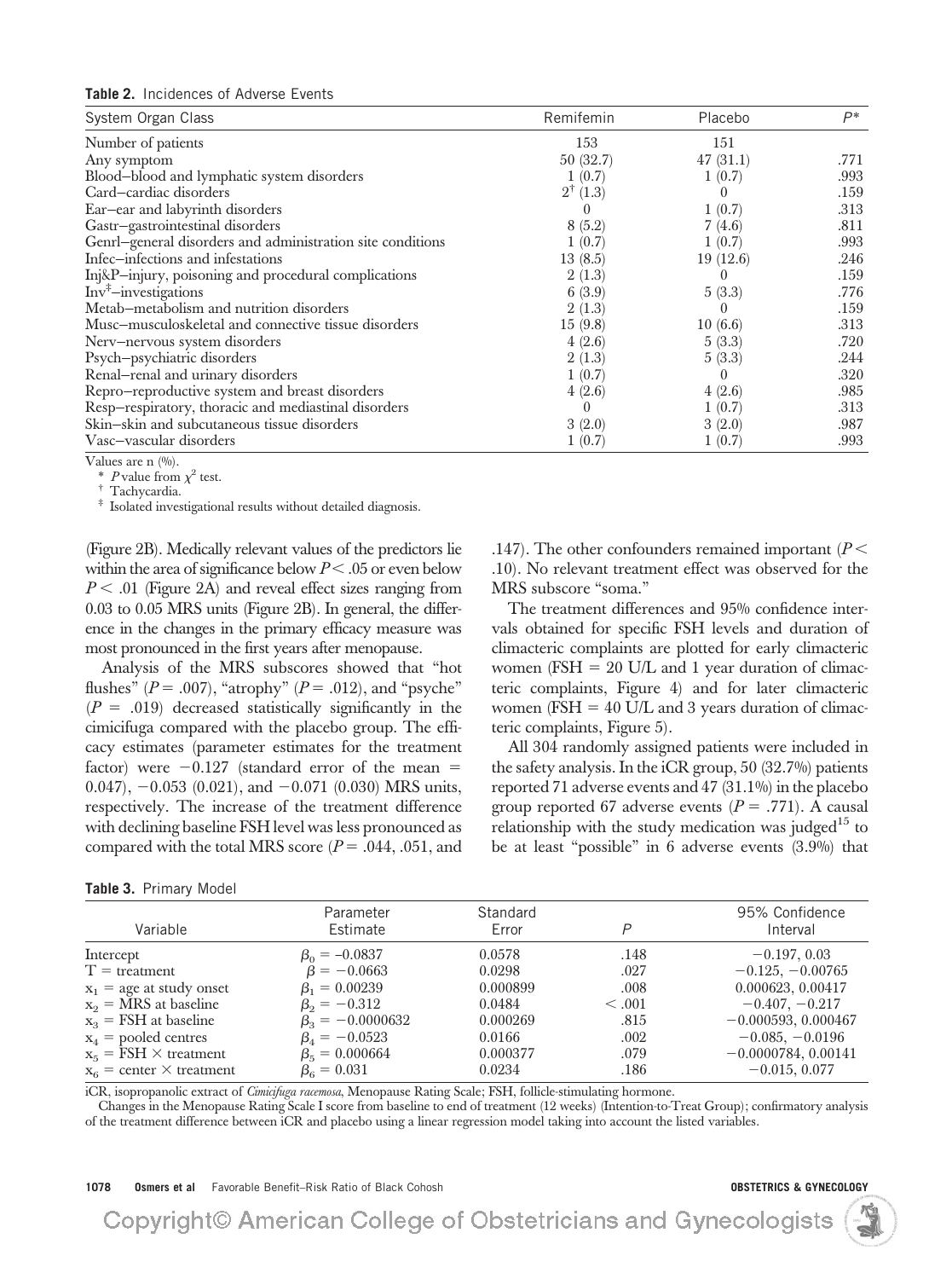### **Table 4.** Advanced Primary Model

| Variable                     | Parameter<br>Estimate  | Standard<br>Error |         | 95% Confidence<br>Interval |
|------------------------------|------------------------|-------------------|---------|----------------------------|
| Intercept                    | $\beta_0 = -0.0978$    | 0.0526            | .064    | $-0.201, 0.00584$          |
| $T =$ treatment              | $\beta = -0.0439$      | 0.0195            | .026    | $-0.0825, -0.00539$        |
| $x_1$ = age at study onset   | $\beta_1 = 0.00244$    | 0.000895          | .007    | 0.000676, 0.0042           |
| $x_2$ = MRS at baseline      | $\beta_2 = -0.312$     | 0.0483            | < 0.001 | $-0.407, -0.217$           |
| $x_4$ = pooled centers       | $\beta_4 = -0.0368$    | 0.0118            | .002    | $-0.0601, -0.0135$         |
| $x_5 = FSH \times treatment$ | $\beta_{5} = 0.000555$ | 0.00026           | .034    | 0.000042, 0.00107          |

iCR, isopropanolic extract of *Cimicifuga racemosa*, MRS, Menopause Rating Scale; FSH, follicle-stimulating hormone.

Changes in the Menopause Rating Scale I score from baseline to end of treatment (12 weeks) (Intention-to-Treat Group); analysis of the treatment difference between iCR and placebo using a linear regression taking into account the listed variables—this model resulted from a backward procedure starting with the variables listed in Table 3 eliminating the statistically irrelevant covariates.

occurred with iCR and 7 (4.6%) adverse events with placebo  $(P = .758)$ . Further details are described in Table 2. Cardiovascular or menstruational adverse event rates were inconspicuous. Stomach complaints were almost equally distributed to both treatment groups (Table 2). No serious adverse events were observed.

No clinically relevant differences from baseline between the treatment groups were registered for laboratory measures. Use of iCR did not elevate liver enzyme activity in peripheral blood. There were no statistically significant differences between groups. The rate of changes in enzyme levels was equal in both groups: 4 patients each with iCR and placebo. The maximum increase in liver enzyme activity and the posttreatment ranges for aspartate amino transferase, alanine amino transferase and  $\gamma$ -glutamyl-transpeptidase were very similar when the groups were compared. Weight, heart rate, and blood pressure remained constant throughout the study in both groups. Good compliance (intake of study medication 80 –120%) was reported in 91.3% of the patients in the iCR and 91.8% in the placebo group  $(P = .923)$ .

|  | DISCUSSION |
|--|------------|
|--|------------|

This randomized, multicenter double-blind, placebocontrolled clinical trial investigated the efficacy and some safety aspects of an isopropanolic extract of black cohosh (Remifemin) in a population of women who are representative of patients presenting to gynecologists, especially in terms of age (median 53 years).<sup>16</sup> The average age at menopause is 52 years.16 This study was conducted in accordance with Good Clinical Practice European Medicines Agency Guideline,<sup>5</sup> the Food and Drug Administration Guidelines for Industry, $17$  and the Helsinki Declaration.<sup>6</sup> Study quality was assured by Good Clinical Practice monitoring and an independent audit of study centers and the study report.

Clinical efficacy was measured using the well-accepted and validated Menopause Rating Scale I (MRS).<sup>7</sup> The 10 MRS I items may be grouped into 4 subscores<sup>12</sup> that identify the main target symptoms of any climacteric medication. This score can accurately profile a patient's individual climacteric syndrome while guiding the physician's treatment decisions.

| Variable                               | Parameter<br>Estimate  | Standard<br>Error | P           | 95% Confidence<br>Interval |
|----------------------------------------|------------------------|-------------------|-------------|----------------------------|
| Intercept                              | $\beta_0 = 0.0317$     | 0.0195            | .105        | $-0.0067, 0.0702$          |
| $T =$ treatment                        | $\beta = -0.0788$      | 0.0210            | $\leq .001$ | $-0.12, -0.0374$           |
| $x_2$ = MRS at baseline                | $\beta_2 = -0.301$     | 0.0476            | < 0.001     | $-0.395, -0.207$           |
| $x_4$ = pooled centers                 | $\beta_4 = -0.0351$    | 0.0117            | .003        | $-0.0581, -0.0121$         |
| $x_{\kappa}$ = FSH $\times$ treatment  | $\beta_{5} = 0.000659$ | 0.000257          | .011        | 0.000153, 0.00116          |
| $x_8$ = HRT last 3 months              | $\beta_s = 0.0455$     | 0.0148            | .002        | 0.0164, 0.0746             |
| $x_{12}$ = hysterectomy                | $\beta_{12} = -0.02$   | 0.0120            | .104        | $-0.0432, 0.00405$         |
| $x_{23}$ = duration $\times$ treatment | $\beta_{23} = 0.00387$ | 0.00156           | .014        | 0.000801, 0.00694          |

**Table 5.** Medically Most Relevant Model

iCR, isopropanolic extract of *Cimicifuga racemosa*, MRS, Menopause Rating Scale; FSH, follicle-stimulating hormone; HRT, hormone replacement therapy.

Changes in the Menopause Rating Scale I score from baseline to end of treatment (12 weeks) (Intention-to-Treat group); analysis of the treatment difference between iCR and placebo using a linear regression taking into account the listed variables—the model resulted from a backward procedure starting with all putative confounders (see Material and Methods) that might have a medically reasonable influence on the primary endpoint and eliminating the statistically irrelevant variables.

|  |  |  |  |  | VOL. 105, NO. 5, PART 1, MAY 200! |  |  |  |
|--|--|--|--|--|-----------------------------------|--|--|--|
|--|--|--|--|--|-----------------------------------|--|--|--|

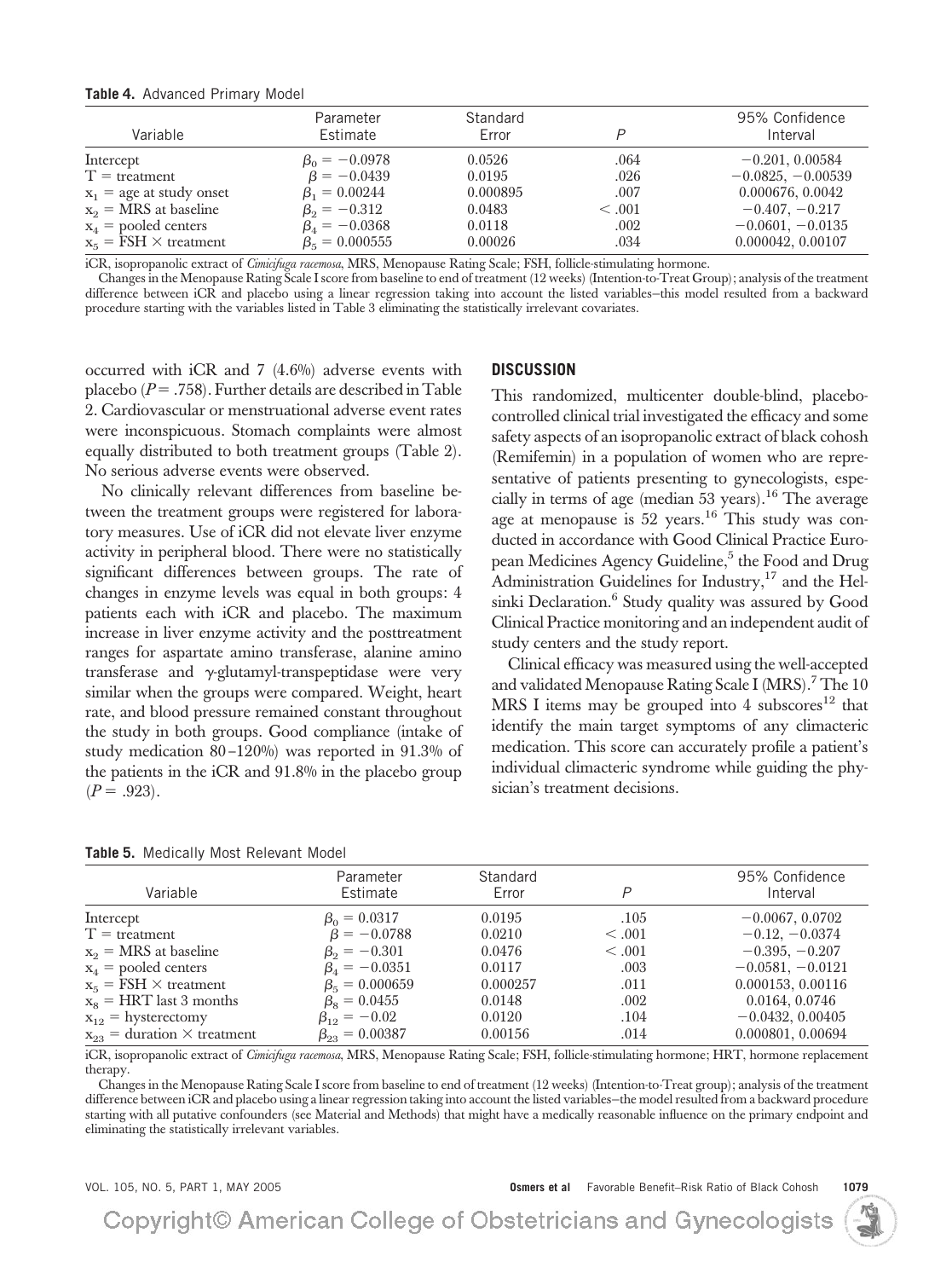

**Fig. 4.** Treatment differences and 95% confidence limits of active medication (iCR) minus placebo based on Menopause Rating Scale I and the subscores "hot flushes," "psyche," "soma," and "atrophy" determined for "early" climacteric women (assuming follicle-stimulating hormone = 20 U/L and 1-year duration of climacteric complaints). MRS, Menopause Rating Scale; R, active medication; P, placebo; iCR, isopropanolic extract of *Cimicifuga racemosa*. *Osmers. Favorable Benefit–Risk Ratio of Black Cohosh. Obstet Gynecol 2005.*

The incidence of adverse events and measurements of laboratory measurements were evaluated. This study was not powered for these exploratory safety variables. We did not examine long-term data beyond 3 months. This is the subject of a currently ongoing study. Nevertheless, the results are consistent with the safety data from all studies on iCR (data on file), which demonstrate the drug's harmlessness.

A patient's climacteric syndrome may be influenced by her individual environment.<sup>18,19</sup> Even large-scale clinical trials investigating risk factors for coronary heart disease in patients on HRT have been criticized for neglecting important confounders.20 Therefore, any statistical evaluation of the primary endpoint in a clinical study measuring climacteric symptoms should also consider all relevant confounders as we did in the present study. Our statistical analysis took both statistical probability and medical rationale into account. The clinical multivariate situation demanded multivariate regression procedures. However, the lack of a crossover design might allow for an overestimated placebo effect. Thus, the true therapeutic benefit of the iCR may even be higher than the group difference obtained with our parallel group design. The time frame was sufficient for assessing efficacy.

The efficacy data of the iCR obtained in this clinical trial agree with those of numerous other studies. $21-26$ Our results were obtained in accordance with current quality standards for clinical trials and provide new evidence. The statistical evaluation of the primary efficacy measure, ie, the total MRS score  $(P = .027)$ , as well as of the supportive statistical models ( $P = .026$ ;  $P <$ .001) consistently demonstrated the treatment factor being significant. The efficacy of iCR was most pronounced during early menopausal years. The therapeutic efficacy of black cohosh has also been investigated by a previous estrogen- and placebo-controlled pilot study: Their design was similar to ours, their patient characteristics and treatment duration identical, but their population was smaller ( $N = 62$ ).<sup>27</sup> After a treatment period of 12 weeks, the authors likewise observed the statistical trend that black cohosh leads to a reduction in total MRS score  $(P = .051)$  compared with placebo. Their estrogen group<sup>27</sup> serves as a reference for placebo-controlled MRS I data in patients on estrogen. They reported that the average of all 10 MRS items decreased from baseline



**Fig. 5.** Treatment differences and 95% confidence limits of active medication (iCR) minus placebo based on Menopause Rating Scale I and the subscores "hot flushes," "psyche," "soma," and "atrophy" determined for "late" climacteric women (assuming follicle-stimulating hormone 40 U/L and 3-year duration of climacteric complaints). MRS, Menopause Rating Scale; R, active medication; P, placebo; iCR, isopropanolic extract of *Cimicifuga racemosa*. *Osmers. Favorable Benefit–Risk Ratio of Black Cohosh. Obstet Gynecol 2005.*

**1080 Osmers et al** Favorable Benefit–Risk Ratio of Black Cohosh **OBSTETRICS & GYNECOLOGY**

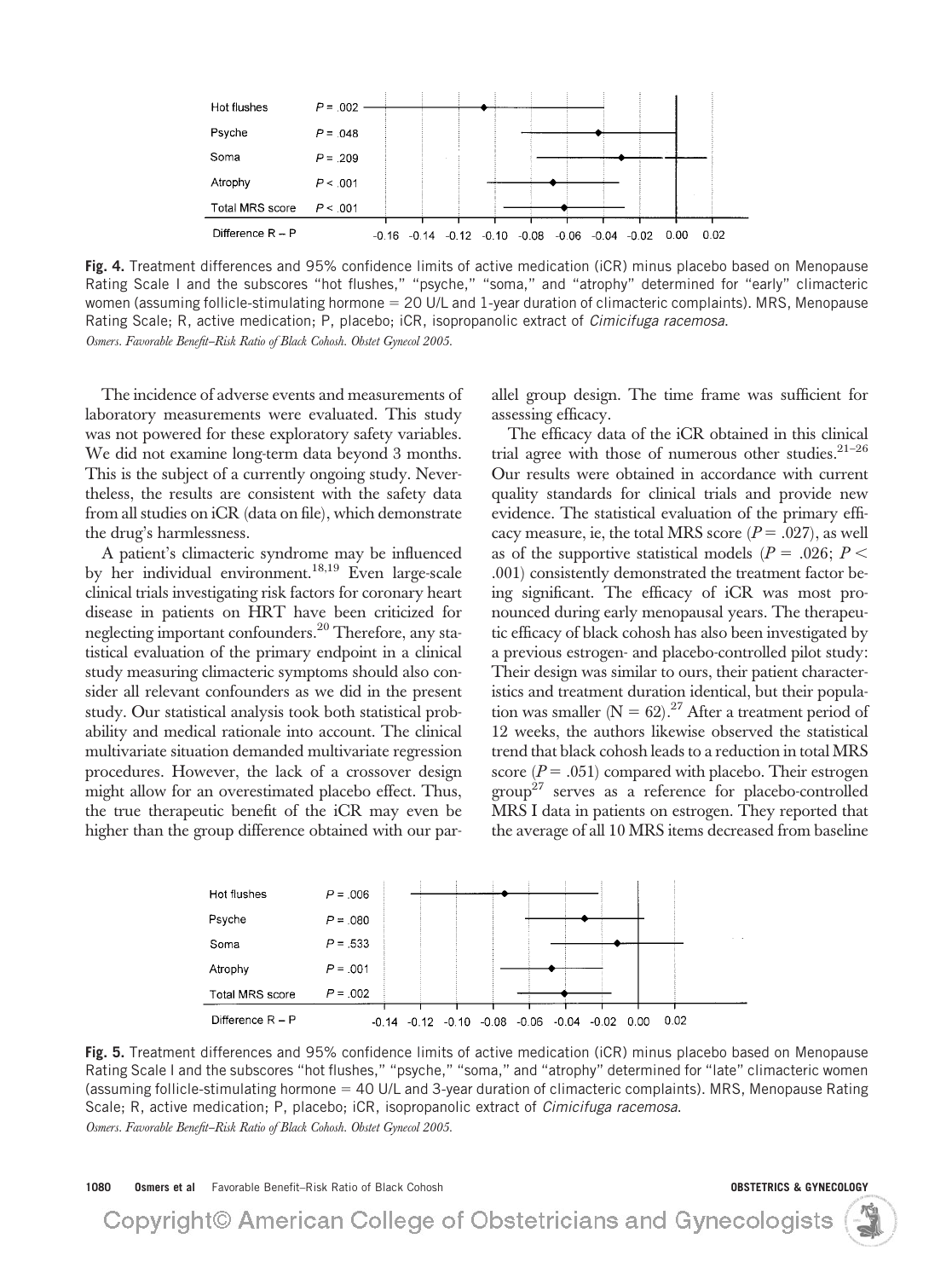by  $-0.147$  and  $-0.183$  in the placebo group and in the estrogen group, respectively. The corresponding group difference was  $-0.036$  in favor of estrogen.

In our study iCR's efficacy was similar to that achievable with conjugated estrogens when the group-specific influence of both FSH at baseline and duration of climacteric complaints are considered. Implying reality-relevant thresholds of the duration of climacteric complaints, group differences between  $-0.03$  and  $-0.05$  (Fig. 2B) were seen in favor of iCR. This is in the same order of magnitude as the  $-0.036$  reported for conjugated estrogens.<sup>27</sup> Our study provides further evidence of iCR's clinically relevant efficacy in climacteric patients, confirming the results of previous randomized clinical trials with this extract in which the Kupperman Index was used.<sup>2</sup>

Climacteric complaints represent a polysymptomatic disorder. The occurrence of somatic and psychic symptoms depends on the climacteric phase and endocrine  $level.<sup>28</sup>$ 

The treatment of neurovegetative climacteric symptoms is the main indication for iCR. The hot flush MRS subscore identifies the most prominent symptoms (Fig. 1). In our study, the iCR's effect size in the hot flush MRS subscore was approximately 1.7 times as high as in the total MRS score (Fig. 4 and Fig. 5) and also greatest in the early climacteric phase.

Efficacy may be related to a modification of climacteric overactivation of the gonadotropin-releasing hormone  $(GRRH)$  pulse generator<sup>29</sup> which is closely related to central nervous system (CNS) regions regulating body temperature. A CNS effect of black cohosh also discussed in the literature is a dopaminergic effect in the brainstem that can relieve hot flushes (Löhning et al. 23. Int. LOF Symposium "Phyto-Estrogens," Ghent, Belgium, 1999). Our study results confirm the general evidence that black cohosh is effective in reducing neurovegetative symptoms like hot flushes.<sup>2,3</sup>

In early climacteric women there was a statistically significant difference in psychic complaints in favor of iCR in comparison to placebo  $(P = .048)$ , whereas the improvement was not statistically significant in women who had been climacteric for more than 3 years. Black cohosh thus appears to relieve psychological climacteric symptoms insufficiently. In patients with more severe psychological symptoms, some authors have recommended the adjuvant use of St. John's Wort.<sup>30</sup>

Earlier clinical studies on climacteric women have shown that *Cimicifuga racemosa* can alleviate their anxiety/ depressive syndromes.<sup>21,22,31-33</sup> These findings can be explained by the age of the climacteric women who were in the early climacteric stages.

Preclinical data have also shown *Cimicifuga racemosa* to have antidepressant activity.<sup>34</sup> Screening experiments with various human CNS receptors showed that black cohosh binds to serotonin and dopamine receptors.35 These transmitter systems are involved in emotional and anxiety behavior.

The MRS subscore "atrophy" shows beneficial effects for iCR, confirming recent data by Wuttke et al.<sup>27</sup> Human pharmacologic studies that investigated both hormone level and effects on female reproductive organs demonstrated no systemic estrogenic effects of iCR.<sup>32</sup> Preclinical data suggest a tissue-selective mechanism for black cohosh, referred to as selective estrogen receptor modulator activities.<sup>36</sup> The MRS subscore "atrophy" comprises vaginal dryness, sexuality, and urinary tract symptoms, modifiable by emotion. Thus, the total effect measured for this subscore may indicate a primarily neuronal effect. Indeed, vaginal cytology even tends to improve slightly under placebo.<sup>21</sup> A meta-analysis of an estrogen therapy of climacteric urinary incontinence has not provided strong evidence that estrogen affects urodynamic variables in hypoestrogenic women.<sup>37</sup> By contrast, other data suggest an exacerbation of urinary incontinence.

The few, mild and transient adverse events observed in this clinical trial are consistent with the data of numerous other studies (overview: 2, 3). Reviews of the safety of black cohosh extracts state that *Cimicifuga racemosa* is safe and its adverse events are rare, mild, and reversible.38,39,40

We also evaluated a putative hepatotoxic potential of black cohosh. Other authors concluded that case reports of Whiting et  $al<sup>41</sup>$  show no causal relationship to black cohosh.42,43 Acute liver failure was described in one case report, but the author concluded that "it is not possible to determine the individual ingredient or mixture of ingredients that resulted in acute liver failure in this patient."<sup>44</sup> Our study does not show clinically relevant changes in the primarily important hepatic enzymes ( $\gamma$ -glutamyltranspeptidase, aspartate amino transferase, and alanine amino transferase) in comparison to placebo. Neither the analysis of variance group comparison nor cross tables nor the assessment of clinical relevance of shifts to abnormal nor the adverse events tables revealed any statistically significant group difference. Especially, the rate of adverse events on changes in enzyme activity was equal in both treatment groups (iCR: 4 patients; placebo: 4 patients). Even in a 3-times higher therapeutic dose, no clinically relevant changes were observed.<sup>32</sup>

The present randomized controlled trial confirms the results of other studies of the clinical efficacy of iCR in the treatment of climacteric complaints. Women in the early climacteric phase appear to benefit more than those

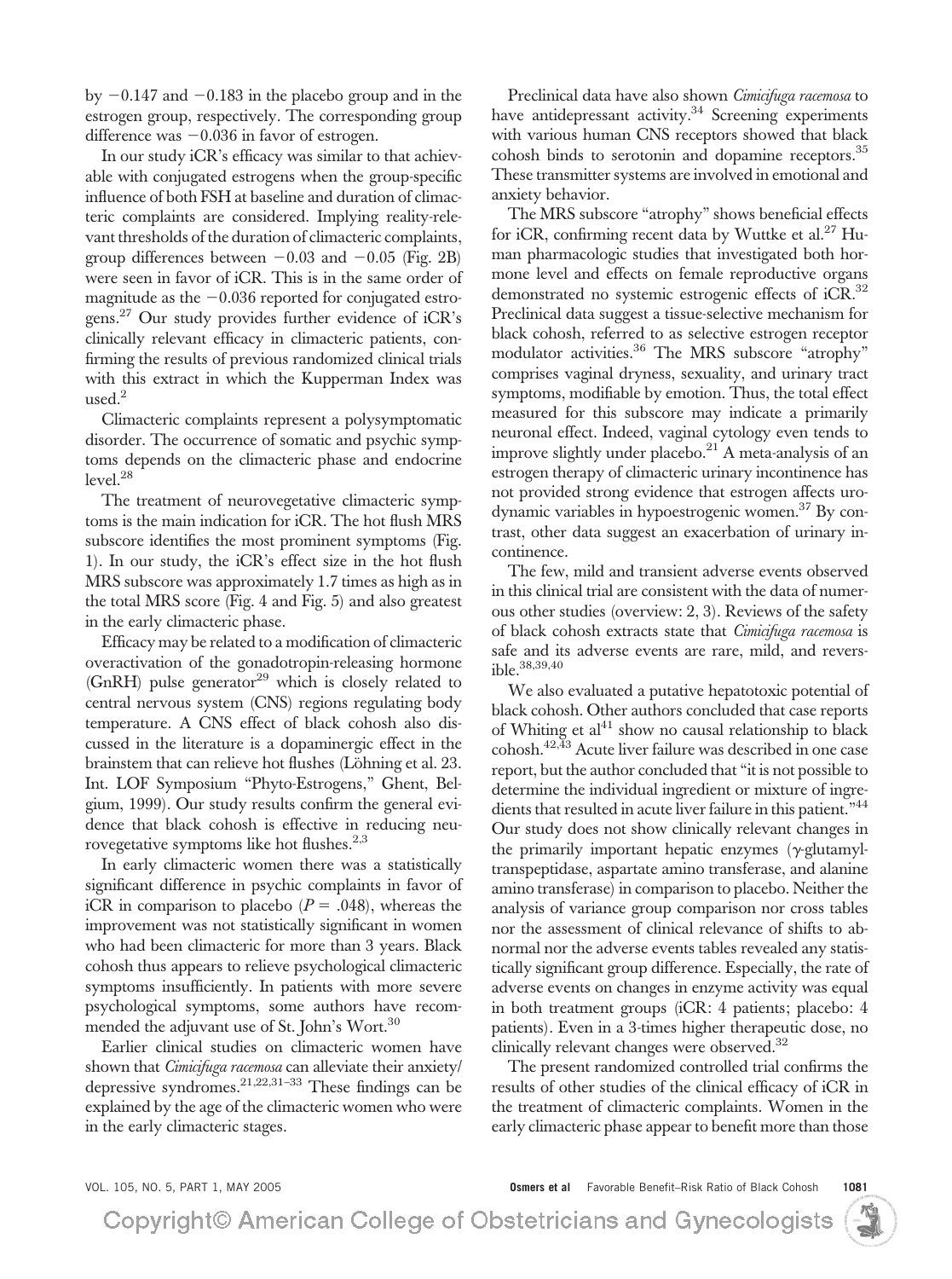in later postmenopause. The hot flush MRS subscore proved the most iCR-responsive symptom group. There was neither a statistically significant nor a clinically relevant difference in drug safety between the isopropanolic black cohosh extract and placebo. In conclusion, from all the numerous studies, the isopropanolic black cohosh extract shows a favorable benefit–risk ratio. Further randomized controlled trials compared with HRT would be valuable for the future.

### **REFERENCES**

- 1. Osmers R, Kraft K. Phytotherapy in menopausal symptoms [in German]. Pharm Unserer Zeit 2004;33:384-91.
- 2. European Scientific Cooperative on Phytotherapy. ESCOP Monographs: Cimicifugae Rhizoma—Black Cohosh. New York (NY): Thieme Verlag; 2003.
- 3. World Health Organization: Rhizoma Cimicifugae racemosae. In: WHO monographs on selected medicinal plants. Vol 2. Geneva (Switzerland): WHO; 2002.
- 4. Roy Upton Herbalist, editor. American herbal pharmacopoeia and therapeutic compendium: Black Cohosh rhizome. Standards of analysis, quality control and therapeutics. Santa Cruz (CA): AHP; 2002.
- 5. European Medicines Agency. Note for Guidance on Good Clinical Practice (CPMP/ICH/135/95). Approval by the CPMP; January 1997. Available at: http://www.emea. eu.int/pdfs/human/ich/013595en.pdf. Retrieved February 15, 2005.
- 6. World Medical Association Declaration of Helsinki. Ethical principles for medical research involving human subjects. Available at: http://www.wma.net/e/policy/b3.htm. Retrieved March 18, 2005.
- 7. Hauser GA, Huber IC, Keller PJ, Lauritzen C, Schneider HPG. Evaluation of climacteric symptoms (Menopause Rating Scale) [in German]. Zentralbl Gynakol 1994;116: 16 –23.
- 8. Hauser GA. Diagnosis and evaluation of climacteric symptoms: the "Menopause Rating Scale" MRS helps in diagnosis and evaluation of therapeutic effectiveness [in German]. Fortschr Med 1996;114:49*–*52.
- 9. Hauser GA. A new rating scale for the climacteric syndrome (Menopause Rating Scale (MRS) [in German]. Schweiz Med Wochenschr 1997;127:122–7.
- 10. Potthoff P, Heinemann LA, Schneider HP, Rosemeier HP, Hauser GA. The Menopause Rating Scale (MRS II): methodological standardization in the German population [in] German]. Zentralbl Gynakol 2000;122:280-6.
- 11. Schneider HP, Heinemann LA, Rosemeier HP, Potthoff P, Behre HM. The Menopause Rating Scale (MRS): comparison with Kupperman index and quality-of-life scale SF-36. Climacteric 2000;3:50 – 8.
- 12. Schneider HP, Rosemeier HP, Schnitker J, Gerbsch S,

Turck R. Application and factor analysis of the menopause rating scale [MRS] in a post-marketing surveillance study of Climen. Maturitas 2000;37:113–24.

- 13. Hocking RR. The analysis and selection of variables in linear regression. Biometrics 1976;32:1– 49.
- 14. Edwards D. On model prespecification in confirmatory randomized studies. Stat Med 1999;18:771– 85.
- 15. World Health Organization Collaborating Centre for International Drug Monitoring: definitions for assessment of adverse events. BMJ 1992;304:465– 6.
- 16. Randolph JF Jr, Sowers M, Bondarenko IV, Harlow SD, Luborsky JL, Little RJ. Change in estradiol and folliclestimulating hormone across the early menopausal transition: effects of ethnicity and age. J Clin Endocrinol Metab 2004;89:1555– 61.
- 17. FDA guidance for industry: guidance for clinical evaluation of combination estrogen/progestin-containing drug products used for hormone replacement therapy of postmenopausal women. February 1997. Available at: http:// www.fda.gov/cder/guidance/index.htm. Retrieved February 15, 2005.
- 18. McKinley SM. The normal menopause transition: an overview. Maturitas 1996;23:137– 45.
- 19. Whiteman MK, Staropoli CA, Benedict JC, Borgeest C, Flaws JA. Risk factors for hot flashes in midlife women. J Womens Health 2003;12:459 –72.
- 20. Manson JE, Hsia J, Johnson KC, Roussow JE, Assaf AR, Lasser NL, et al. Estrogen plus progestin and the risk of coronary heart disease. N Engl J Med 2004;349:523–34.
- 21. Stoll W. Phytotherapeutikum beeinflusst atrophisches Vaginalepithel: Doppelblindversuch Cimicifuga vs. Oestrogenpräparat. Therapeutikon 1987;1:23-31.
- 22. Warnecke G. Beeinflussung klimakterischer Beschwerden durch ein Phytotherapeutikum. Med Welt 1985;36:  $871 - 4.$
- 23. Lehmann-Willenbrock E, Riedel HH. Clinical and endocrinologic studies of the treatment of ovarian insufficiency manifestations following hysterectomy with intact adnexa [in German]. Zentralbl Gynakol 1988;110:611-8.
- 24. Pethö A. Klimakterische Beschwerden, Umstellung einer Hormonbehandlung auf ein pflanzliches Gynäkologikum möglich? Arzt Praxis 1987;39:1551-3.
- 25. Stolze H. Der andere Weg, klimakterische Beschwerden zu behandeln. Gyne 1982;3:14 – 6.
- 26. Daiber W. Klimakterische Beschwerden: ohne Hormone zum Erfolg! Ärztl Prax 1983;35:1946-7.
- 27. Wuttke W, Seidlowa-Wuttke D, Gorkow C. The Cimicifuga preparation BNO 1055 vs. conjugated estrogens in a double-blind placebo-controlled study: effects on menopause symptoms and bone markers. Maturitas 2003; 44(suppl):67–77.
- 28. Joffe H, Hall JE, Soares CN, Hennen J, Reilly CJ, Carlson K, et al. Vasomotor symptoms are associated with depression in perimenopausal women seeking primary care. Menopause 2002;9:392– 8.

**1082 Osmers et al** Favorable Benefit–Risk Ratio of Black Cohosh **OBSTETRICS & GYNECOLOGY**